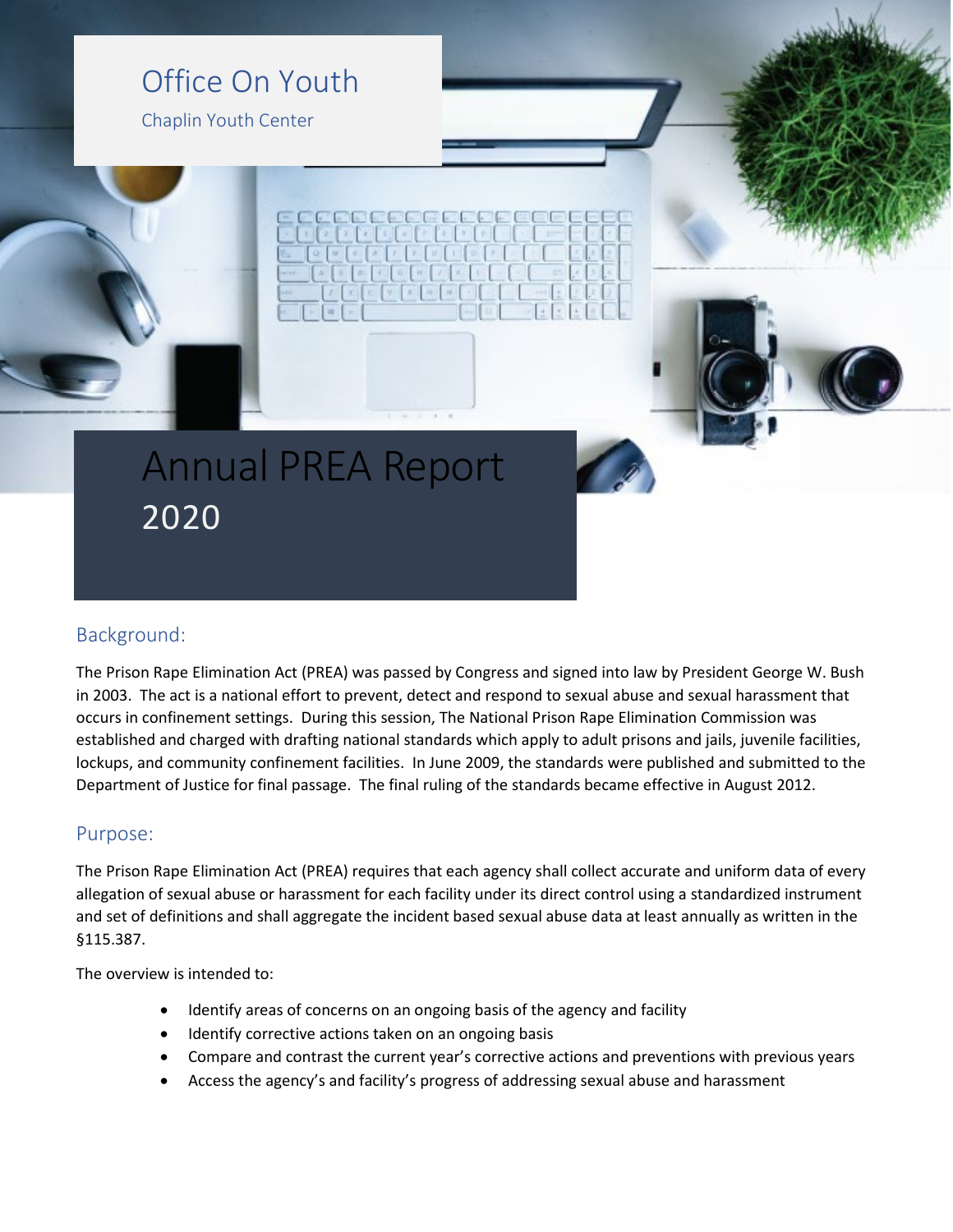# Annual PREA Report 2020

### Office on Youth PREA Policy

The Office on Youth-Chaplin Youth Center has a zero-tolerance policy toward any incident involving the sexual assault, sexual harassment, or rape of a resident. The purpose of this policy is to ensure residents are protected from sexual assault and sexual harassment and to outline the agency's approach to preventing, detecting, and responding to such conduct. This policy applies to all residents, OOY employees, contractors, volunteers, visitors, and all persons who conduct business with the agency. Sexual contact between residents and sexual contact between residents and employees, contractors, volunteers, and visitors is prohibited by Code of Virginia §18.2-64.2 and §18.2-67.4."

### Agency Mission:

The Rappahannock Area Office on Youth has been serving the Greater Fredericksburg Region since 1989 by providing programs that promote healthy and responsible behavior in youth and young adults, encourage positive development, and support families.

### Our Services:

The Office on Youth's Residential Services Division operates one facility – the Chaplin Youth Center, located at 125 Hot Top Rd, Fredericksburg, Virginia 22405. The Chaplin Youth Center is a 12 bed, community-based, residential facility serving male and female youth ages 12-17. Licensed by the Virginia Department of Juvenile Justice, the Center provides 24-hour supervision in a safe and structured environment, where residents are supported and encouraged to develop healthy, responsible behaviors, in order to return home and be successful in the community. Youth may be referred to two main programs as outlined below.

#### Shelter Care Services

- Youth must be court ordered or placed via a shelter care order by a Court Services Unit (CSU) intake officer.
- A return court date must be set for discharge of the youth, or the CSU must request for release authority when the youth is initially ordered into shelter care.

#### Post-Dispositional Program

- A 6–12-month program for court-involved youth who require intensive behavior modification
- Program is designed to promote positive changes in decision-making skills while also developing coping skills, anger management, and life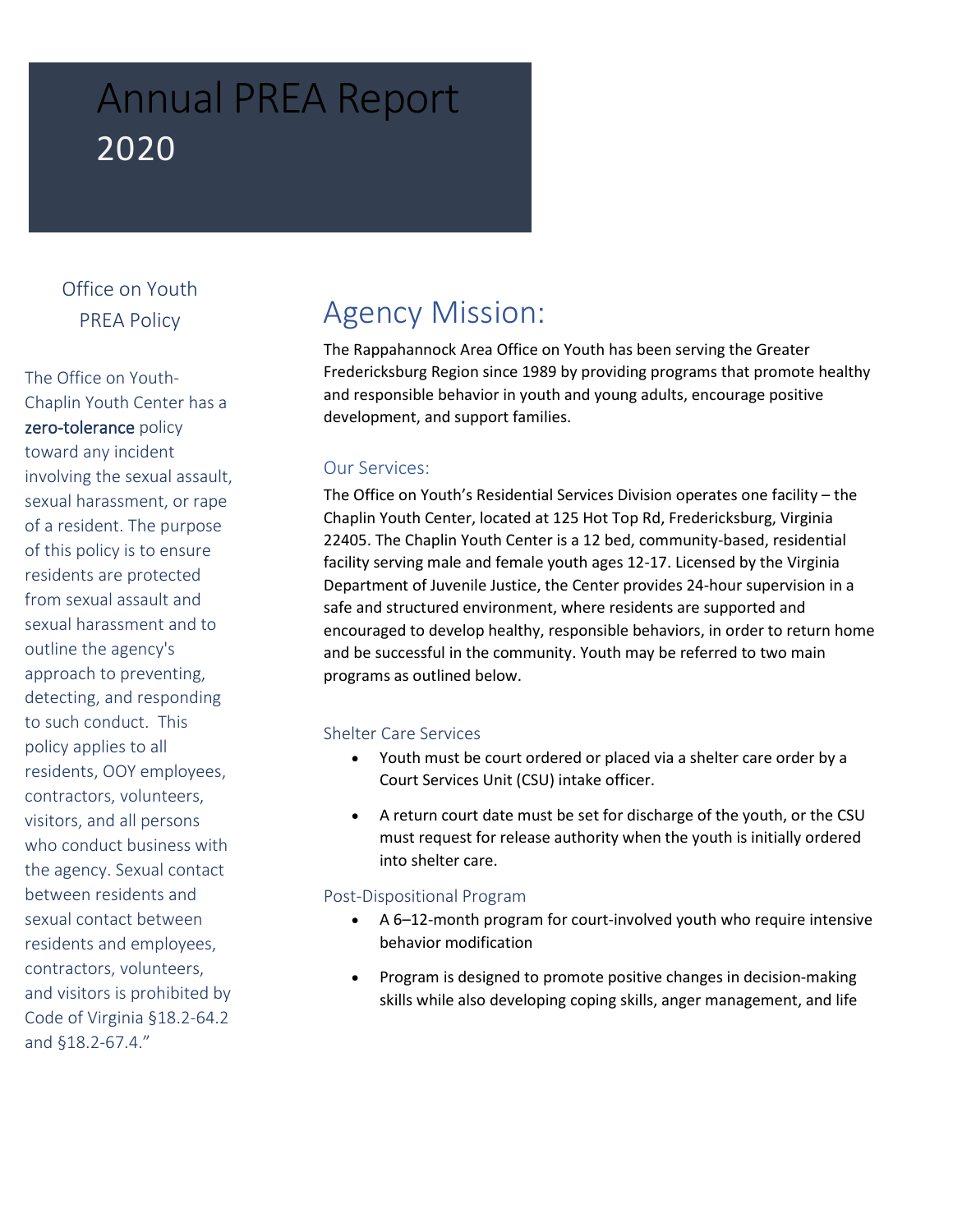## 2018 PREA AUDIT SUMMARY

#### **Summary of Audit Findings:**

The summary should include the number of standards exceeded, number of standards met, and number of standards not met, along with a list of each of the standards in each category. If relevant, provide a summarized description of the corrective action plan, including deficiencies observed, recommendations made, actions taken by the agency, relevant timelines, and methods used by the auditor to reassess compliance.

**Number of standards exceeded:** 0 **Number of standards met:** 43 **Number of standards not met:** 0

"During the past twelve months, the Chaplin Youth Center reported that no allegations of sexual abuse or sexual harassment were submitted. Chaplin has yet to perform any administrative investigations nor have they had to assist in any criminal investigations. The resident interviews reflects that Chaplin staff ensure residents are made aware of and understand their rights and protections under PREA as well as the agency's zero tolerance policy. Residents receive written material during Intake to include the facility handbook which outlines multiple ways to report sexual abuse and harassment as well as ways to protect themselves from abuse. After Intake but within 10 days, the residents review an age appropriate video which gives a great visual of what PREA is and how to report violations. Residents were able to speak to having support from the Rappahannock Council Against Sexual Abuse (RCASA) and how they can be of support as counselors or taking anonymous reports if needed. The residents reported feeling safe yet comfortable enough to report an incident without retaliation if they had to. All staff interviewed displayed awareness and knowledge of their role to prevent, detect and respond to PREA violations. Staff were well trained on their facility's PREA Manual, use of the PREA Kit and the notification process upon incident. Staff were well trained on the First Responders protocol but were well aware that they do not investigate. The auditor conversed with representative staff from RCASA, Stafford County Sheriffs Office and St. Mary's Hospital to confirm their roles under the signed MOU's. In summary, after reviewing all information provided, interviewing residents and staff and following up with community providers, the auditor found that the Office On Youth's agency and Chaplin Youth Center's leadership have clearly made PREA compliance a high priority. Chaplin is the only residential facility under the agency therefore it's the first and only to complete a PREA Audit."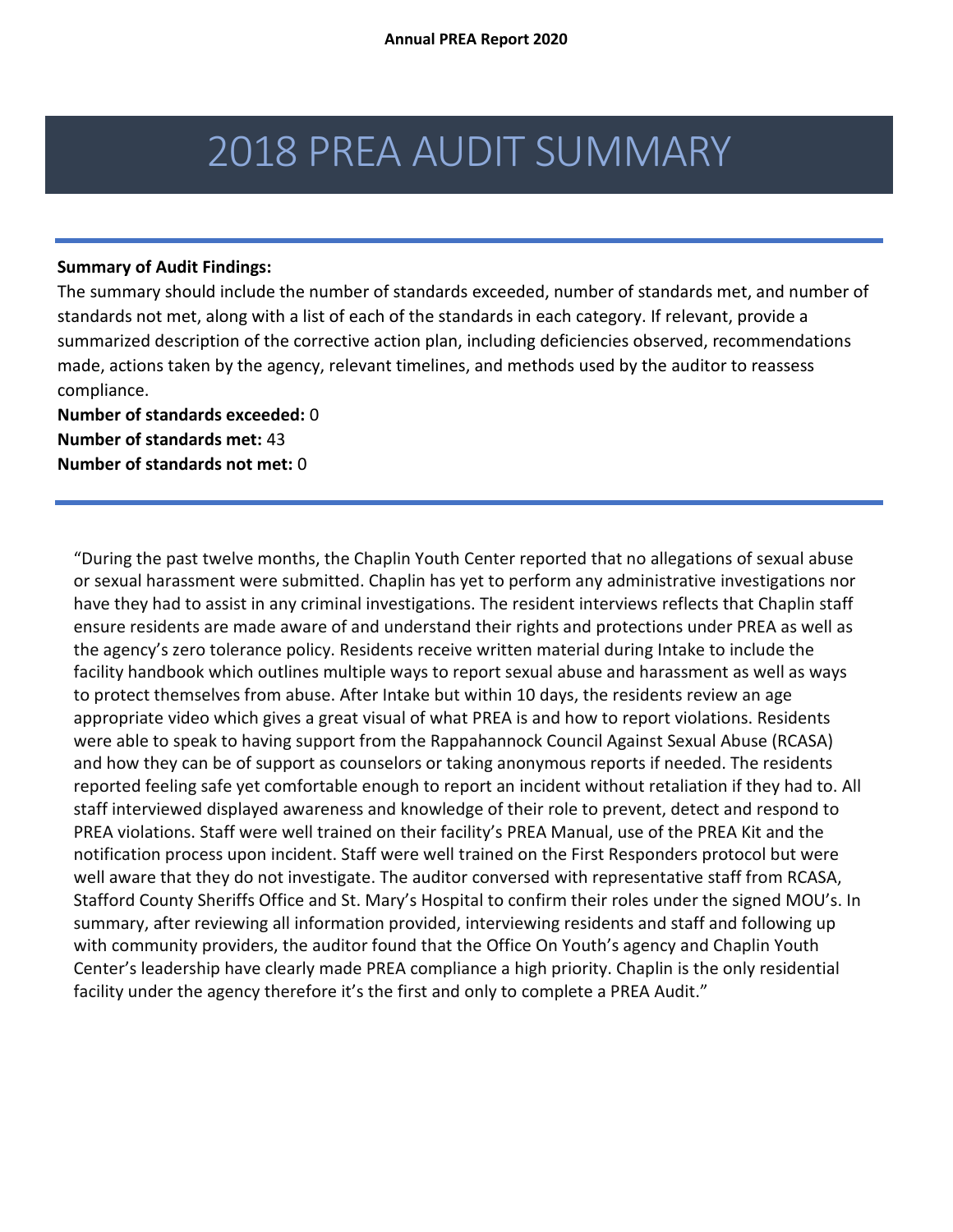# Data Collection

### **Resident-on-Resident Sexual Victimization**

| <b>Non-Consensual Acts</b>                     | 2018     | 2019     | 2020           |
|------------------------------------------------|----------|----------|----------------|
| Allegations of Non-Consensual Acts             | $\Omega$ | $\Omega$ | $\Omega$       |
| Allegations of Non-Consensual Acts Reported    | 0        | 0        | $\Omega$       |
| Substantiated                                  | 0        | $\Omega$ | $\Omega$       |
| Unsubstantiated                                | O        | O        | $\Omega$       |
| Unfounded                                      | 0        | $\Omega$ | $\overline{0}$ |
| <b>Ongoing Investigation</b>                   | O        | O        | $\Omega$       |
|                                                |          |          |                |
| <b>Abusive Sexual Contact</b>                  | 2018     | 2019     | 2020           |
| Allegations of Abusive Sexual Contact          | $\Omega$ | $\Omega$ | $\Omega$       |
| Allegations of Abusive Sexual Contact Reported | O        | O        | $\Omega$       |
| Substantiated                                  | 0        | $\Omega$ | $\Omega$       |
| Unsubstantiated                                | O        | O        | $\Omega$       |
| Unfounded                                      | $\Omega$ | $\Omega$ | 0              |
| <b>Ongoing Investigation</b>                   | $\Omega$ | 0        | $\Omega$       |
|                                                |          |          |                |
| <b>Sexual Harassment</b>                       | 2018     | 2019     | 2020           |
| Allegations of Sexual Harassment               | $\Omega$ | $\Omega$ | $\overline{2}$ |
| Allegations of Sexual Harassment Reported      | O        | O        | $\overline{2}$ |
| Substantiated                                  | 0        | $\Omega$ | $\Omega$       |
| Unsubstantiated                                | U        | O        | 2              |
| Unfounded                                      | $\Omega$ | $\Omega$ | 0              |
| <b>Ongoing Investigation</b>                   | 0        | 0        | $\Omega$       |

### **Staff-on-Resident Sexual Victimization**

| <b>Staff Misconduct</b>                         | 2018 | 2019 | 2020     |
|-------------------------------------------------|------|------|----------|
| Allegations of Staff Misconduct                 |      | O    | O        |
| Allegations of Staff Misconduct Reported        |      |      |          |
| Substantiated                                   |      |      | $\Omega$ |
| Unsubstantiated                                 |      |      | O        |
| Unfounded                                       |      |      | O        |
| <b>Ongoing Investigation</b>                    |      | O    | O        |
|                                                 |      |      |          |
| <b>Staff Sexual Harassment</b>                  | 2018 | 2019 | 2020     |
| Allegations of Staff Sexual Harassment          | U    | Ω    | $\Omega$ |
|                                                 |      |      |          |
| Allegations of Staff Sexual Harassment Reported |      |      | O        |
| Substantiated                                   |      |      | O        |
| Unsubstantiated                                 |      |      |          |
| Unfounded                                       |      |      | O        |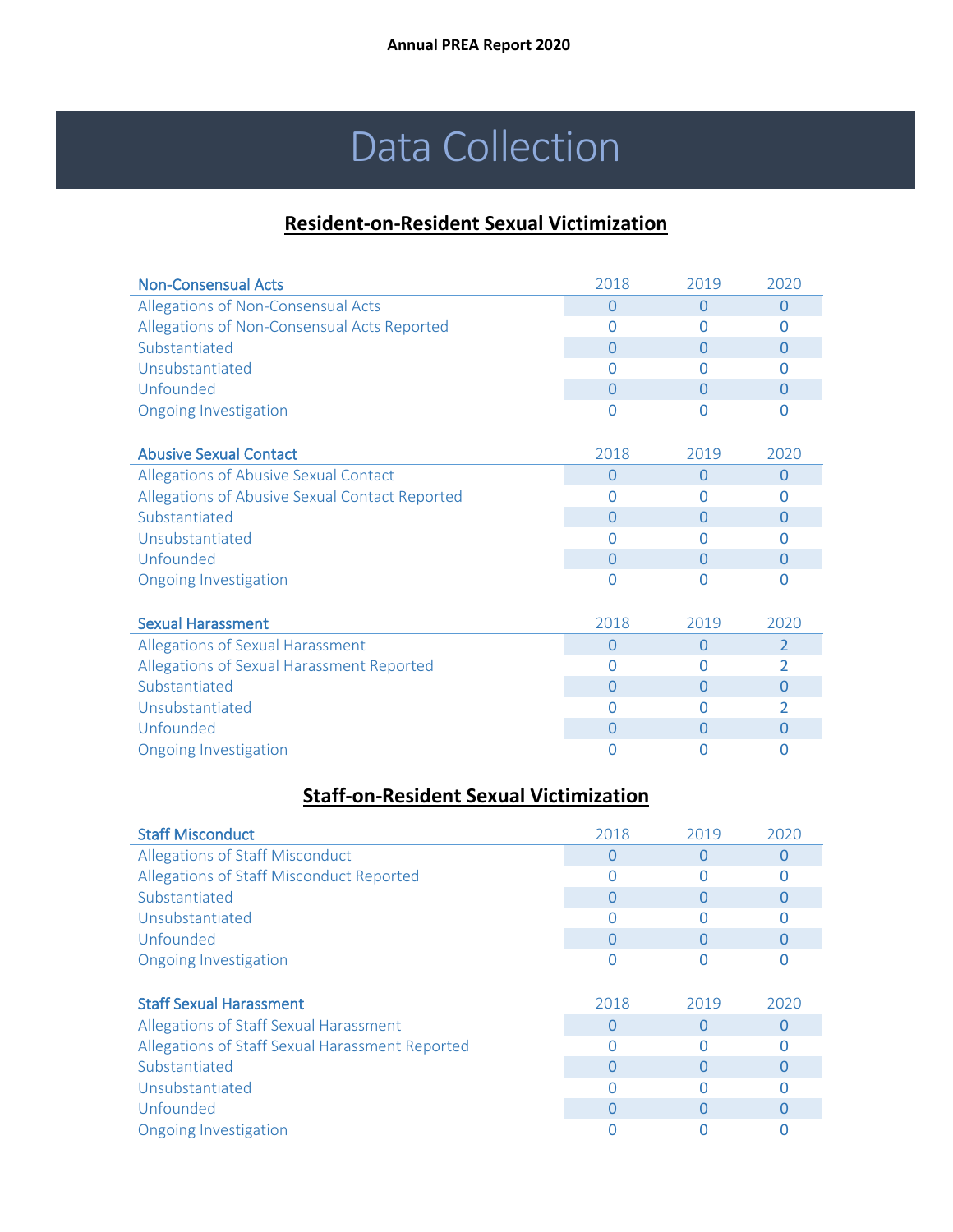# Definitions

### **Allegations and Investigations**

All allegations are taken seriously and investigated. Administrative investigations are conducted using a preponderance of the evidence standard. The Department of Justice has issued, and OOY uses, the following definitions for investigative findings:

- **Substantiated:** The investigation concludes there is a greater than 50% chance the incident occurred; OOY administrative investigations impose no standard higher than a preponderance of the evidence in determining whether allegations of sexual abuse or sexual harassment are substantiated.
- **Unsubstantiated:** The investigation concludes there is a less than 50% chance the incident occurred; there is insufficient evidence to make a final determination as to whether or not the event occurred.
- **Unfounded:** The investigation concludes there is no evidence the incident occurred.

### **Definitions**

OOY uses the PREA federal definitions for all categories of sexual victimization.

### **Resident-on-Resident Sexual Victimization**

### **Non-Consensual Sexual Acts**

- Sexual contact of any person without his or her consent, or of a person who is unable to consent or refuse; **AND**
- Contact between the penis and the vulva or the penis and the anus, including penetration, however slight; **OR**
- Contact between the mouth and the penis, vulva, or anus; **OR**
- Penetration of the anal or genital opening of another person, however slight by a hand, finger, object, or other instrument.

### **Abusive Sexual Contact**

- Sexual contact of any person without his or her consent, or of a person who is unable to consent or refuse; **AND**
- Intentional touching, either directly or through the clothing of the genitalia, anus, groin, breast, inner thigh, or buttocks of any person.
- EXCLUDE incidents in which the contact was incidental to a physical altercation.

### **Sexual Harassment**

Repeated and unwelcome sexual advances, requests for sexual favors, or verbal comments, gestures, or actions of a derogatory or offensive sexual nature by one youth directed toward another.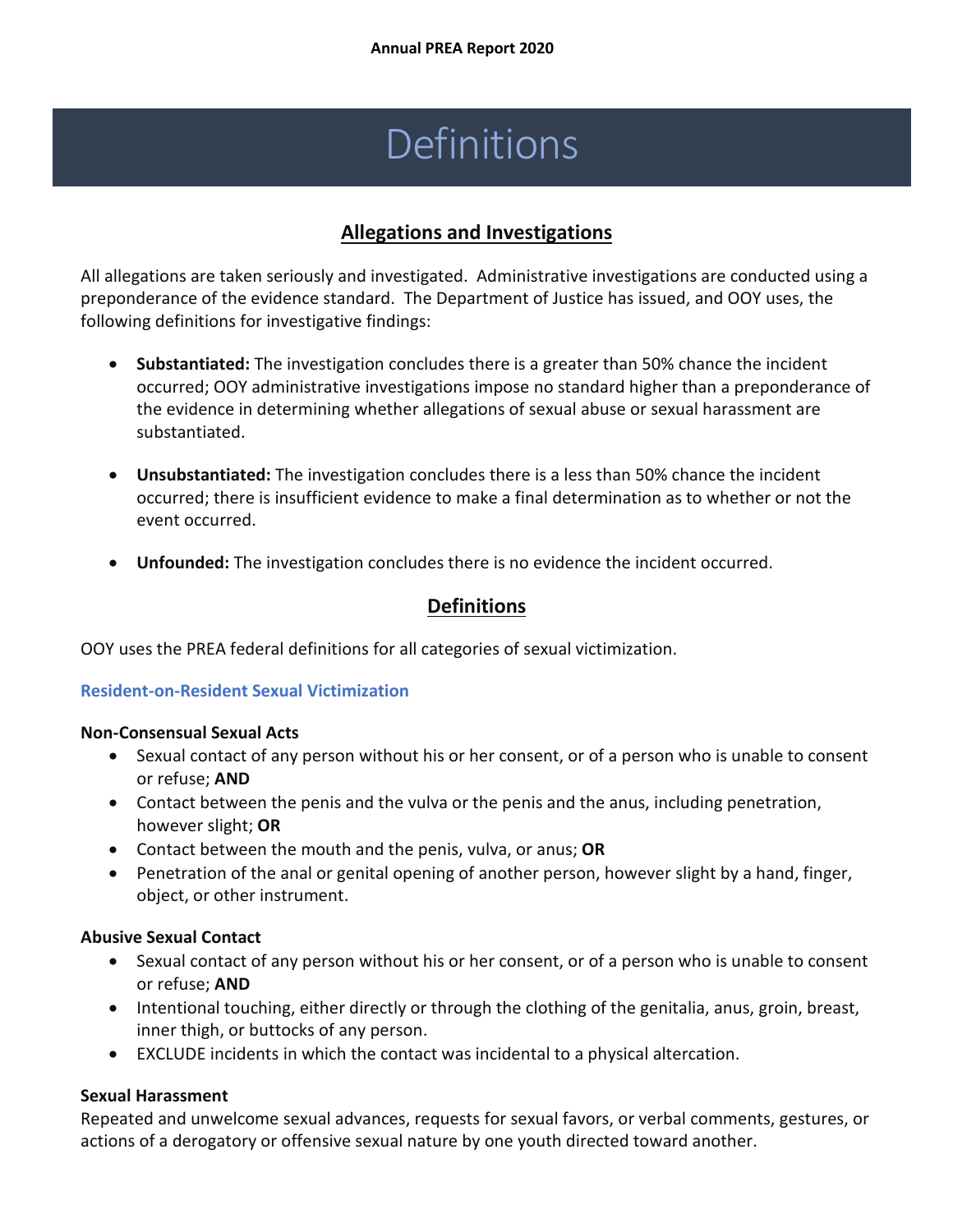### **Staff-on-Resident Sexual Victimization**

### **Staff Sexual Misconduct**

Any behavior or act of a sexual nature directed toward a resident by an employee, volunteer, contractor, official visitor, or other agency representative (excludes family, friend, or other visitors).

Sexual relationships of a romantic nature between staff and residents are included in this definition. Consensual or non-consensual acts include:

- Intentional touching, either directly or through the clothing of the genitalia, anus, groin, breast, inner thigh, or buttocks that is unrelated to the official duties or with the intent to abuse, arouse, or gratify sexual desire; **OR**
- Completed, attempted, threatened or requested sexual acts; **OR**
- Occurrences of indecent exposure, invasion of privacy, or staff voyeurism for reasons unrelated to official duties or for sexual gratifications.

### **Staff Sexual Harassment**

- Repeated verbal comments or gestures of a sexual nature to an inmate, detainee, or resident by a staff member, contractor, or volunteer, including demeaning references to gender, sexually suggestive or derogatory comments about body or clothing, or obscene language or gestures; **OR**
- Repeated profane or obscene language or gestures.